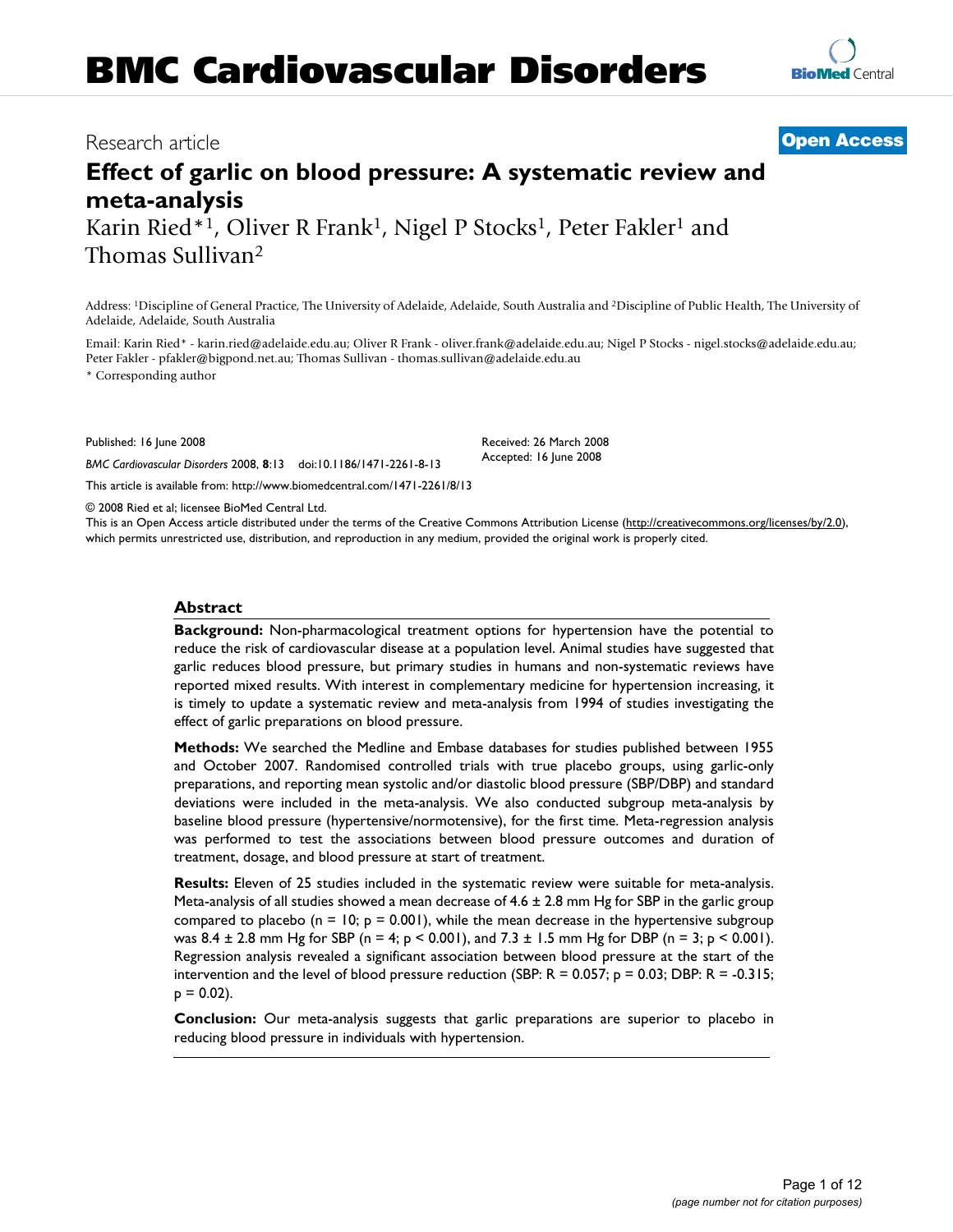# **Background**

Hypertension (systolic blood pressure (SBP)  $\geq$  140 mm Hg; diastolic blood pressure (DBP)  $\geq$  90 mm Hg) is a known risk factor for cardiovascular morbidity and mortality, affecting an estimated 1 billion individuals worldwide [1]. Recently updated guidelines for the treatment of high blood pressure stress the importance of preventive strategies, and recommend extending the management of blood pressure to include pre-hypertensive individuals (SBP 120–139/DBP 80–89 mm Hg) [1]. Primary management should include relevant lifestyle modifications such as increased exercise, weight loss and dietary changes which could incorporate dietary supplementation.

Garlic (*Allium sativum*) has played an important dietary as well as medicinal role in human history [2]. Blood pressure reducing properties of garlic have been linked to its hydrogen sulphide production [3] and allicin content – liberated from alliin and the enzyme alliinase [4,5] – which has angiotensin II inhibiting and vasodilating effects, as shown in animal and human cell studies [3,6- 10].

Primary studies in humans and reviews of garlic preparations and blood pressure have been inconclusive [11-40]. A meta-analysis published in 1994 reported promising results in subjects with mild hypertension but found insufficient evidence to recommend garlic for clinical therapy [41]. The increasing use of alternative and complementary therapies for hypertension [42,43] makes it timely to provide an updated systematic review and metaanalysis of trials investigating the effect of garlic preparations on blood pressure. Inclusion of additional data from studies published since 1994 has enabled subgroup metaanalyses of hypertensive and normotensive subjects.

# **Methods**

# *Literature search*

We searched the Medline, Embase and Cochrane databases for studies published between 1955 and Oct 2007 using the search terms [garlic AND ("blood pressure" OR hypertens\* OR pre-hypertens\* OR prehypertens\*)] to identify intervention studies investigating the effect of garlic on blood pressure. We also checked reference lists of previously published systematic reviews and meta-analyses for additional primary studies [36,41].

# *Study selection*

In the systematic review we included published intervention studies (these included randomised controlled trials and non-placebo controlled trials), reporting effects of garlic on blood pressure and published in English or German (Table 1 and Additional File 1). Stricter criteria were required for inclusion in meta-analysis: Only studies with placebo control groups, using garlic-only supplements,

and reporting mean systolic and/or diastolic blood pressure (SBP/DBP) and standard deviation (SD) were eligible for meta-analysis (Table 1). We contacted authors of studies with suitable study design but incomplete published data (mean SBP/DBP or SD) to retrieve complete data sets for meta-analysis. Figure 1 summarises the study selection process.

# *Data extraction and quality assessment for meta-analysis*

The number of subjects in intervention and control groups, mean SBP and DBP at start and end of intervention and SD were collated from text, tables or figures. Methodological quality was assessed independently by two investigators (KR and PF) using guidelines by the Cochrane Collaboration [44] (Tables 2 and 3), and disagreements were resolved by consensus. All studies considered for meta-analysis (n = 11, Table 2) reported adequate randomisation and double blinding, and all but one [14] assessed blood pressure as co-primary outcome measure. Six of eleven studies reported drop-out rates between 0 and 13% [13,14,17,18,20,21], two studies of less than 22% [15,19], and three studies did not provide details [11,12,16]. We considered the quality of all eleven studies as sufficient to be included in meta-analysis.

# *Data synthesis and meta-analysis*

Changes in mean SBP or DBP of garlic and control groups before and after intervention were entered into the metaanalysis using Review Manager version 4.2 [45]. Standard deviations of these differences were estimated applying the equation published in Taubert et al. [46] and using a conservative correlation coefficient of  $R = 0.68$  as suggested by the Cochrane Handbook for Systematic Reviews of Interventions [44]. If heterogeneity was high (I2>50%) we used the random effects model for meta-analysis, otherwise the fixed effects model was considered appropriate [47,48].

In addition, we performed subgroup meta-analysis of trials with hypertensive subjects at start of treatment (mean  $SBP \ge 140$  mm Hg or mean DBP  $\ge 90$  mm Hg) and subgroup analysis of trials with normotensive subjects at start of treatment (mean SBp < 140 mm Hg or mean DBp < 90 mm Hg).

Potential publication bias in the meta-analysis was assessed by Begg's funnel plots and Egger's regression test [49,50].

Meta-regression was performed to find any association between blood pressure changes over time and the following continuous variables: dosage, length of intervention, and blood pressure at start of treatment. We also tested for any evidence of confounding related to source of funding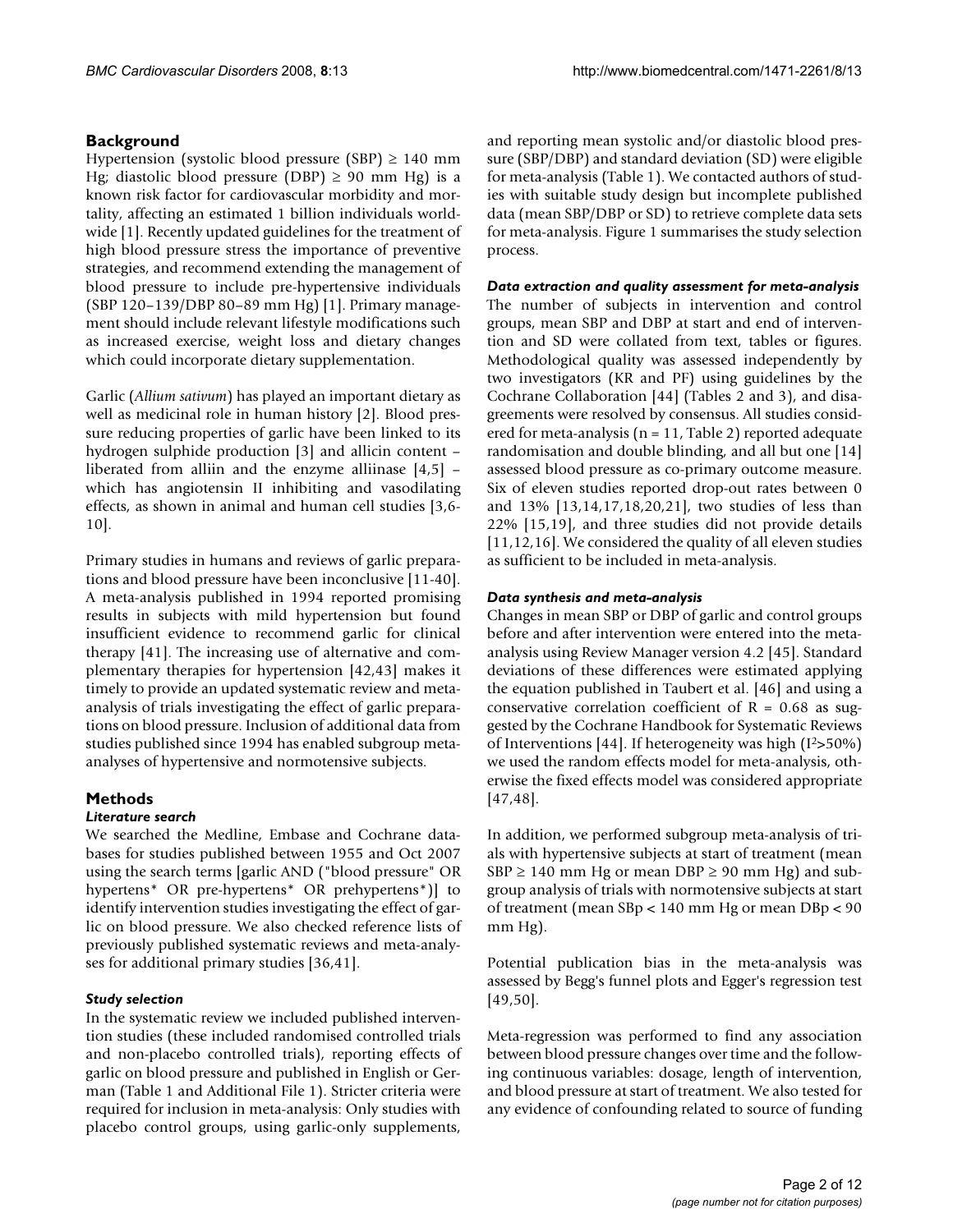| <b>Source</b>                       | Study design;<br>Intervention/<br>control groups            | Type of garlic<br>preparation,<br>Dosage, Duration | Number of<br>participants in<br>intervention vs<br>control group | Mean SBP (SD) at<br>start/end of<br>intervention vs<br>control in mm Hg | Mean DBP (SD) at<br>start/end of<br>intervention vs<br>control in mm Hg |  |
|-------------------------------------|-------------------------------------------------------------|----------------------------------------------------|------------------------------------------------------------------|-------------------------------------------------------------------------|-------------------------------------------------------------------------|--|
| Kandziora J 1988<br>(Study I), [II] | Parallel,                                                   | Garlic powder (Kwai),                              | 20/20                                                            | Garlic: 174 (4)/158<br>(10)                                             | Garlic: 99 (3)/83 (4)                                                   |  |
|                                     | Diuretic drug (Dytide<br>$H$ ) + garlic/drug only           | 600 mg/d,                                          | (standing)                                                       | Control: 175 (8)/169<br>(6)                                             | Control: 98 (5)/90 (3)                                                  |  |
|                                     |                                                             | 12 wks                                             |                                                                  |                                                                         |                                                                         |  |
| Auer et al. 1990, [12]              | Parallel,                                                   | Kwai,                                              | 24/23                                                            | Garlic: 171 (21.6)/152<br>(19.6)                                        | Garlic: 102 (13)/89<br>(4.4)                                            |  |
|                                     | Garlic/placebo                                              | $600 \; mg/d,$                                     |                                                                  | Control: 161 (19)/153<br>(19)                                           | Control: 97 (12.9)/93<br>(10.6)                                         |  |
|                                     |                                                             | 12 wks                                             |                                                                  |                                                                         |                                                                         |  |
| Vorberg & Schneider<br>1990, [13]   | Parallel,                                                   | Kwai,                                              | 20/20                                                            | Garlic: 144.5 (13.4)/<br>138.5(4.3)                                     | Garlic: 91 (3.9)/87<br>(3.7)                                            |  |
|                                     | Garlic/placebo                                              | 900 mg/d,                                          |                                                                  | Control: 144 (10.4)/<br>147(7.1)                                        | Control: 88 (6.1)/90<br>(3.7)                                           |  |
|                                     |                                                             | 16 wks                                             |                                                                  |                                                                         |                                                                         |  |
| Holzgartner et al.<br>1992, [14]    | Parallel,                                                   | Kwai,                                              | 47/47                                                            | Garlic: 143.4 (15.4)/<br>135.4 (14.6)                                   | Garlic: 82.8 (10.5)/<br>78.6 (9.3)                                      |  |
|                                     | Lipid-lowering drug<br>(Benzafibrate) +<br>garlic/drug only | 900 mg/d,                                          |                                                                  | Control: 140.6 (18.7)/<br>137.2(14.6)                                   | Control: 82.4 (9.5)/<br>78.4 (9.2)                                      |  |
|                                     |                                                             | 12 wks                                             |                                                                  |                                                                         |                                                                         |  |
| Kiesewetter et al.<br>1993, [15]    | Parallel,                                                   | Kwai,                                              | 32/32                                                            | Not reported                                                            | Garlic: 84.7 (13.7)/<br>81.7(12.1)                                      |  |
|                                     | Garlic/placebo                                              | 800 mg/d,                                          |                                                                  |                                                                         | Control: 83.3 (11)/<br>81.7(11)                                         |  |
|                                     |                                                             | 12 wks,                                            |                                                                  |                                                                         |                                                                         |  |
| Jain et al. 1993, [16]              | Parallel,                                                   | Kwai,                                              | 20/22                                                            | Garlic: 129 (13)/130<br>(17)                                            | Garlic: 82 (6)/81 (10)                                                  |  |
|                                     | Garlic/placebo                                              | 900 mg/d,                                          |                                                                  | Control: 128 (10)/127<br>(12)                                           | Control: 83 (8)/82 (6)                                                  |  |
|                                     |                                                             | 12 wks                                             |                                                                  |                                                                         |                                                                         |  |
| Saradeth et al. 1994,<br>$[17]$     | Parallel,                                                   | Kwai,                                              | 25/27                                                            | Garlic: 125 (17)/127.4<br>(16)                                          | Garlic: 80.8 (8)/82.7<br>(10)                                           |  |
|                                     | Garlic/placebo                                              | 600 mg/d,                                          |                                                                  | Control: 124.6 (15.6)/<br>122.8(12.5)                                   | Control: 81.8 (9.4)/<br>81.1 (9.4)                                      |  |
|                                     |                                                             | 15 wks                                             |                                                                  |                                                                         |                                                                         |  |
| Simons et al. 1995,<br>$[18]$       | Crossover,                                                  | Kwai,                                              | 28/28                                                            | Garlic: 127 (14)/119<br>(7)                                             | Garlic: 80 (8)/76 (5)                                                   |  |
|                                     | Garlic/placebo                                              | 900 mg/d,                                          |                                                                  | Control: 127 (14)/122<br>(10)                                           | Control: 80 (8)/76 (6)                                                  |  |
|                                     |                                                             | 12 wks                                             |                                                                  |                                                                         |                                                                         |  |
| Steiner et al. 1996,<br>[19]        | Parallel study arm,                                         | Aged garlic extract,                               | 41/41                                                            | Garlic: 134 (14)/126<br>(14)                                            | Garlic: 84 (8.6)/82.3<br>(9)                                            |  |
|                                     | Garlic/placebo                                              | 2400 mg/d,                                         |                                                                  | Control: 134 (11)/<br>129.6(12)                                         | Control: 85 (7.4)/81.7<br>(8)                                           |  |
|                                     |                                                             | 23 wks                                             |                                                                  |                                                                         |                                                                         |  |
| Adler & Holub 1997,<br>[20]         | Parallel,                                                   | Kwai,                                              | 12/13/10/11                                                      | Garlic: 123.3 (14.5)/<br>118.5(9.4)                                     | Garlic: 83.2 (2.5)/80<br>(2.2)                                          |  |
|                                     | Garlic/garlic+fish oil/<br>fish oil/placebo                 | 900 mg/d,                                          |                                                                  | Control: 118.3 (3.2)/<br>119.6(3)                                       | Control: 79.6 (2.2)/<br>80.9(2)                                         |  |
|                                     |                                                             | 12 wks                                             |                                                                  |                                                                         |                                                                         |  |
| Zhang et al. 2000, [21]             | Parallel,                                                   | Distilled garlic oil,                              | 14/13                                                            | Garlic: 117 (8)/113.5<br>(6.4)                                          | Garlic: 72 (7)/68.2<br>(9.4)                                            |  |
|                                     | Garlic/placebo                                              | $12.3 \text{ mg/d}$ ,                              |                                                                  | Control: 109 (9)/<br>109.9(9.4)                                         | Control: 64 (7)/62.8<br>(5.4)                                           |  |
|                                     |                                                             | 16 wks                                             |                                                                  |                                                                         |                                                                         |  |

**Table 1: Characteristics of randomised controlled trials included in meta-analysis examining the effect of garlic on blood pressure**

SBP, systolic blood pressure; DBP, diastolic blood pressure; SD, standard deviation; vs, versus; mm Hg, millimetre mercury; mg/d, milligram per day; wks, weeks; mths, months.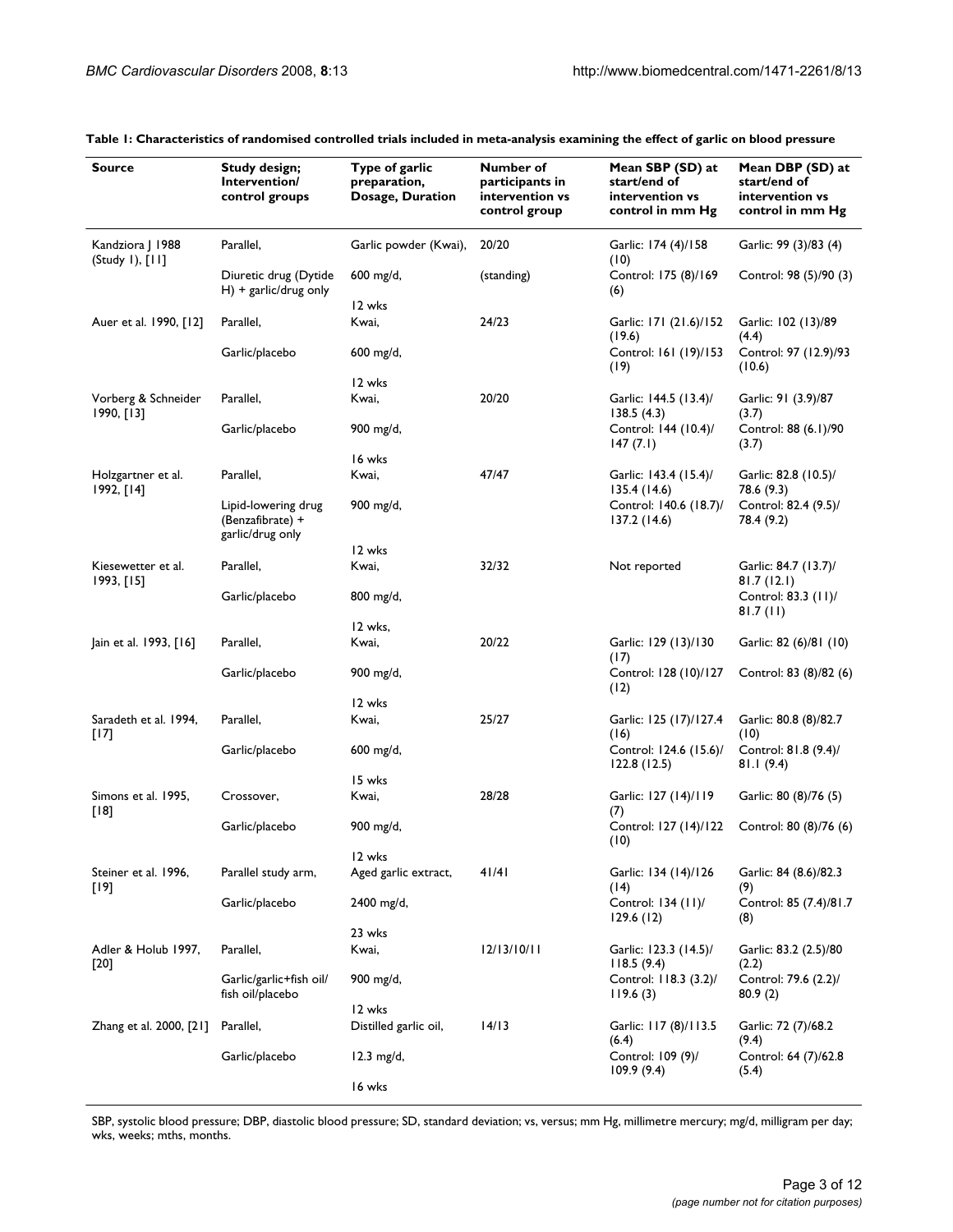

# Figure 1

**Flow diagram of study selection for systematic review and meta-analysis**. *Abbreviations: BP, blood pressure; SBP, systolic blood pressure; DBP, diastolic blood pressure; SD, standard deviation; RCT, randomised controlled trial*

(details on funding in Tables 2 and 3). Regression analyses were conducted using Stata version 9 [51].

# *Plotting of blood pressure changes over time*

We integrated additional blood pressure data from studies included in the systematic review in BP/time plots for visual assessment of BP trends depending on BP at start of treatment (mean/median SBP at start  $\geq$  or  $<$  130 mm Hg, mean/median DBP  $\geq$  or < 85 mm Hg). We included in the plots data of placebo and non-placebo controlled trials using garlic-only preparations, and reporting mean or median SBP and/or DBP.

# **Results**

Eleven of 25 studies included in our systematic review and investigating the effect of garlic on blood pressure met the inclusion criteria for meta-analysis (Table 1) [11-21]. Fourteen studies were excluded from meta-analysis: six had no placebo control group [24,25,28,32,34,35], another six reported incomplete data for mean SBP, DBP or SD [23,26,27,30,31,33], and another two because they used garlic combination supplements containing other

potentially hypotensive agents [22,29] (Additional File 1). We were able to contact the authors of four studies with suitable study design but incompletely reported data required for meta-analysis [20,26,27,33], and obtained complete data from one study [20].

Ten of the eleven studies included in the meta-analysis reported complete SBP and SD data required for metaanalysis, and eleven studies reported DBP and SD data (Table 1) (DBP data only [15]). Nine studies compared garlic preparations to placebo, and two studies compared the effect of garlic on blood pressure in addition to a drug compared to drug plus placebo [11: diuretic, antihypertensive, acts on sodium chloride reabsorption, 14: lipidlowering drug]. Nine studies used garlic powder (mainly "Kwai", a standardised garlic supplement [52]), one study used aged garlic extract [19] and another used distilled garlic oil [21]. Dosage of garlic powder ranged between 600 and 900 mg per day, and duration of intervention ranged from 12 to 23 weeks. A total of 252 individuals allocated to a garlic intervention group and 251 individuals allocated to a control group were included in the metaanalysis on SBP, and 283 (garlic) versus 282 (control) on DBP. Mean blood pressure at start of intervention varied markedly, with four studies reporting mean SBP in the hypertensive range  $(≥140$  mm Hg) and three studies reporting mean DBP in the hypertensive range ≥90 mm Hg) before treatment.

Meta-analysis of ten studies of the effect of garlic on SBP showed a significant difference between garlic and control groups, with garlic having a greater effect in reducing SBP than placebo by 4.56 [95% CI (confidence interval), - 7.36, -1.77] mm Hg compared with placebo ( $p < 0.001$ ) (Figure 2a). Subgroup analysis of studies with mean SBP in the hypertensive range at start of intervention revealed a greater SBP reduction in the garlic group than placebo by 8.38 [95% CI, -11.13, -5.62] mm Hg (p < 0.001) (Figure 3a). Subgroup analysis of the remaining studies with mean SBP in the normotensive range (<140 mm Hg) at start of intervention showed no significant difference between the garlic and placebo groups (Figure 3b).

Meta-analysis of eleven studies of the effect of garlic on DBP did not show a significant difference between garlic and placebo groups (-2.44 [95% CI, -4.97, 0.09] mm Hg, p = 0.06) (Figure 2b). However, subgroup analysis of studies with mean DBP in the hypertensive range at the start of treatment revealed a significant difference between garlic and control groups. The results indicate that garlic was more effective in reducing DBP than placebo in hypertensive individuals by 7.27 [95% CI, -8.77, -5.76] mm Hg ( $p < 0.001$ ) (Figure 3c). In contrast, subgroup meta-analysis of "normotensive" individuals was not significant (Figure 3d).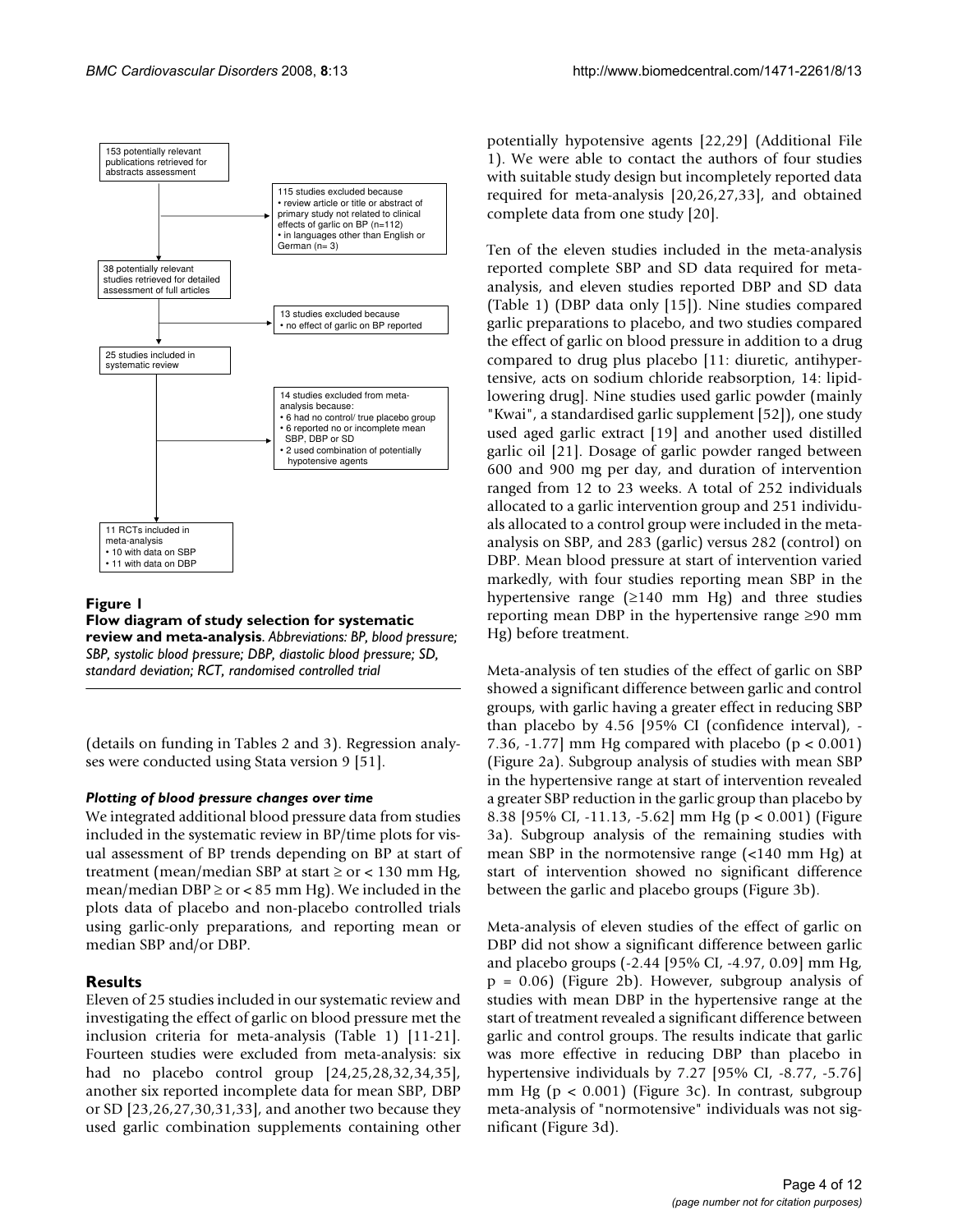| <b>Study ID</b>                           | Randomisation  | <b>Blinding</b> | <b>Outcome measure:</b><br><b>Blood pressure</b>                                                                                  | Loss of follow up         | <b>Funding source</b>     |
|-------------------------------------------|----------------|-----------------|-----------------------------------------------------------------------------------------------------------------------------------|---------------------------|---------------------------|
| Kandziora   1988 (Study 1),<br>TUI1       | $\overline{+}$ | $^{++}$         | Primary, Mean of 2<br>readings each standing +<br>supine                                                                          | Unclear                   |                           |
| Auer et al. 1990, [12]                    | $\ddot{}$      | $^{++}$         | Primary, Mean standing +<br>supine                                                                                                | Unclear                   |                           |
| Vorberg & Schneider 1990,<br>[13]         | $\ddot{}$      | $^{++}$         | Primary, Mean standing +<br>supine                                                                                                | $G: 0\%$ , $C: 0\%$       |                           |
| Holzgartner et al. 1992,<br>[14]          | $\ddot{}$      | $^{\mathrm{+}}$ | Secondary, Unclear                                                                                                                | G: 4.8%; C: 4.8%; T: 4.8% |                           |
| Kiesewetter et al. 1993.<br>[15]          | $\ddot{}$      | $^{++}$         | Primary, Riva Rocci<br>method                                                                                                     | G: 20%; C: 20%; T: 20%    |                           |
| Jain et al. 1993, [16]                    | $\ddot{}$      | $^{++}$         | Primary, Mean of 2<br>readings after 10 min rest;<br>standard technique (JNC<br>1988)                                             | Unclear                   | Industry grant            |
| Saradeth et al. 1994, [17]                | $\ddot{}$      | $^{++}$         | Primary, Riva Rocci<br>method                                                                                                     | G: 2.8%; C: 8.3%; T: 5.6% |                           |
| Simons et al. 1995, [18]                  | $\ddot{}$      | $^{++}$         | Primary, Mean of 2<br>readings after 5 min rest,<br>phase V diastolic BP                                                          | T: 9.7%                   | Industry grant            |
| Steiner et al. 1996, [19]<br>parallel arm | $\ddot{}$      | $^{++}$         | Primary, Unclear, manual                                                                                                          | T: 21.2%                  |                           |
| Adler & Holub 1997, [20]                  | $\ddot{}$      | $^{\mathrm{+}}$ | Primary, Sitting digital                                                                                                          | T: 8%                     | Heart & Stroke Foundation |
| Zhang et al. 2000, [21]                   | $\ddot{}$      | $^{++}$         | Primary, Over 10-30 min<br>until repeated low values<br>were obtained, means of 3<br>lowest pulse rates +<br>associated BP values | G: 6.7%; C: 13.3%; T: 10% | Industry grant            |

+: adequate; ++: double blinding; -: not provided

Heterogeneity was moderate for meta-analysis of SBP of all ten studies ( $I^2 = 57.1\%$ ). However, we found no heterogeneity in the subgroup analysis of studies with hypertensive individuals at start of intervention ( $I^2 = 0\%$ ). The same trend was observed for meta-analysis of DBP with I2  $= 83.2\%$  for pooled analysis of all ten studies and I<sup>2</sup> = 0% for subgroup analysis of studies with hypertensive subjects at start of intervention.

Regression analysis was conducted to test whether heterogeneity between the studies could be explained by one or more of the following continuous variables: dosage (only studies using garlic powder were included, n = 8/9 (SBP/ DBP), range 600–900 mg/d), duration of intervention (SBP/DBP: n = 10/11, range 12–23 wks), and SBP or DBP at start of intervention (SBP/DBP:  $n = 10/11$ , range 175– 109 SBP/102-64 DBP). SBP or DBP at start of intervention proved to be a significant predictor for heterogeneity (SBP: R =  $-0.151$ , p = 0.03; DBP: R =  $-0.316$ , p = 0.02), strengthening the results of subgroup meta-analysis. None of the other variables tested showed a significant association with blood pressure outcomes (data not shown). Furthermore, regression analysis did not provide any evidence to suggest that receipt of industry funding (n = 3) was associated with blood pressure outcomes.

Funnel plots and Egger regression tests suggested no publication bias in the meta-analyses (Figure 4).

Figure 5 augments our systematic review, allowing a visual comparison of BP changes in garlic-only intervention arms of published randomised trials (Table 1 and Additional File 1). Blood pressure changes over time were plotted by blood pressure at start of treatment using data from 20 out of the 25 studies identified in our systematic review, which included placebo and non-placebo controlled trials, using garlic-only preparations, and reporting mean or median SBP and/or DBP (studies in meta-analysis [11-21]; as well as garlic-only intervention arms included in systematic review [24-28,32,33,35,53]). In total, mean or median SBP data was available for 23 garlic-only intervention arms and mean or median DBP data for 24 garlic intervention arms. Studies of groups with high blood pressure (mean SBP or DBP) at start of intervention generally showed a downward trend of blood pressure over time (Figure 5a and 5c). These included studies of groups with high normal blood pressure, also known as pre-hypertension (SBP≥130 mm Hg, DBP≥85 mm Hg). Blood pressure generally changed little for studies of groups with mean SBP lower than 130 mm Hg or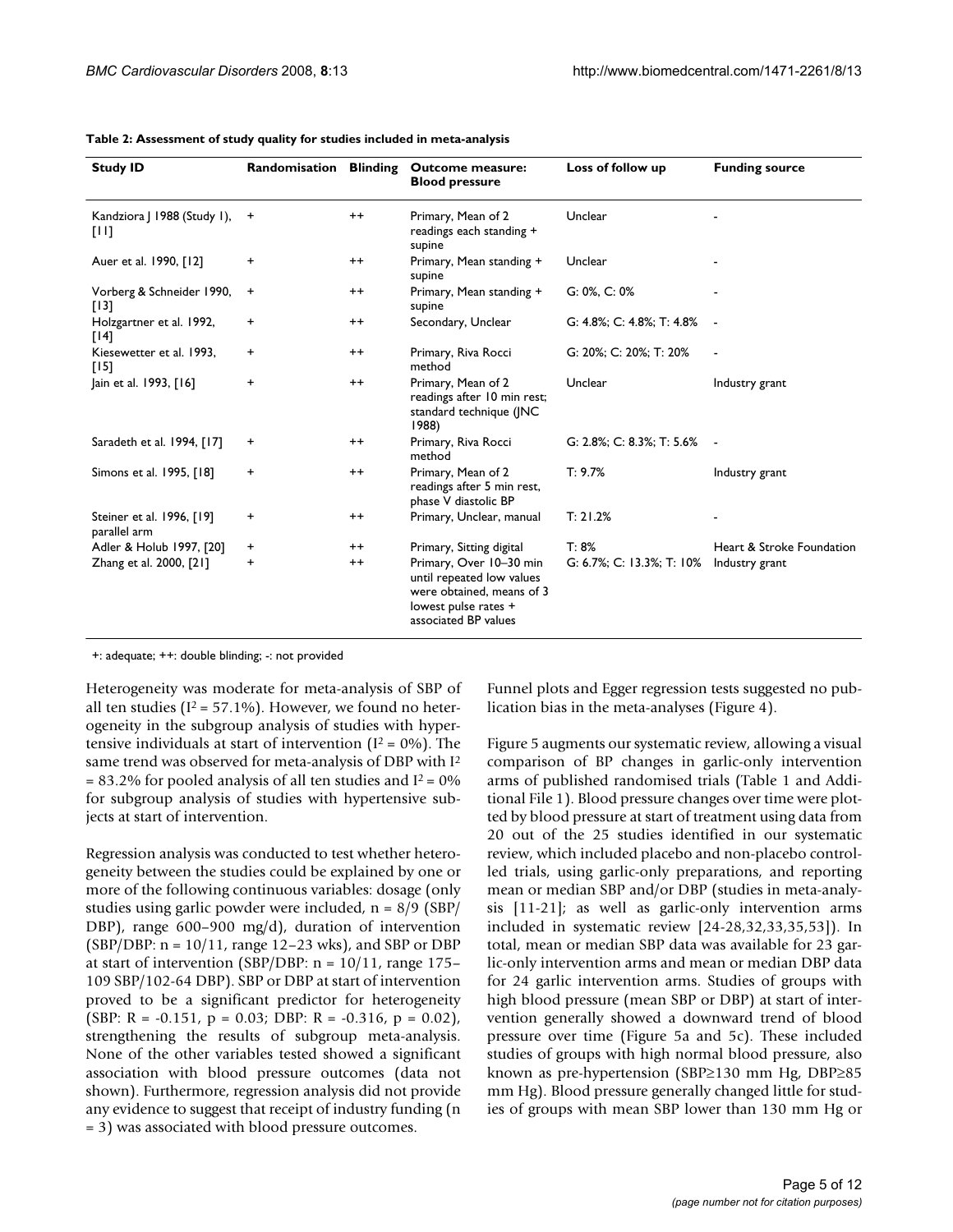| <b>Study ID</b>                            | Randomisation                                | <b>Blinding</b>    | <b>Outcome measure:</b><br><b>Blood pressure</b>                                                            | Loss of follow up               | <b>Funding source</b>                |
|--------------------------------------------|----------------------------------------------|--------------------|-------------------------------------------------------------------------------------------------------------|---------------------------------|--------------------------------------|
| Lutomski 1984, [22]                        | +                                            | $^{\mathrm{+}}$    | Primary, Unclear                                                                                            | G: 13.7%; C: 25.5%;<br>T: 20.4% |                                      |
| Barrie et al. 1987, [23]                   | $\ddot{}$                                    | $^{++}$            | Primary, Mean bilateral                                                                                     | Unclear                         | Industry grant                       |
| Harenberg et al. 1988,<br>$[24]$           | No (simple)<br>intervention)                 | Open label         | Primary, Unclear                                                                                            | None                            |                                      |
| Kandziora J. 1988<br>(Study 2), [25]       | +                                            | + Observer blinded | Primary, Mean of 2<br>readings each standing +<br>supine                                                    | Unclear                         |                                      |
| Kiesewetter et al.<br>1991, [26]           | Unclear                                      | $^{\mathrm{+}}$    | Unclear                                                                                                     | Unclear                         |                                      |
| DeASantos &<br>Gruenwald 1993, [27]        | +                                            | $^{++}$            | Primary, Unclear                                                                                            | G: 16.7%; C: 10%; T:<br>13.3%   | Industry grant                       |
| DeASantos & Johns<br>1995, [28]            | +                                            | Open label         | Primary, Average of 3<br>readings                                                                           | G: 10%; C: 15%; T:<br>12.5%     |                                      |
| Czerny &<br>Samochowiek 1996,<br>$[29]$    | +                                            | $^{++}$            | Primary, Unclear (after 15<br>min exercise)                                                                 | Unclear                         |                                      |
| Mansell et al. 1996,<br>[30]               | +                                            | Unclear            | Primary, Unclear                                                                                            | Unclear                         |                                      |
| Steiner et al. 1996,<br>[19] crossover arm | +                                            | $^{\mathrm{+}}$    | Primary, Unclear, manual                                                                                    | T: 21.2%                        |                                      |
| McCrindle et al. 1998.<br>$[31]$           | +                                            | $^{++}$            | Primary, Unclear                                                                                            | No drop-outs                    |                                      |
| Durak et al. 2004.<br>$[32]$               | No (hypertensive/<br>nomotensive)            | Open label         | Unclear                                                                                                     | Unclear                         |                                      |
| Turner et al. 2004,<br>$[33]$              | $\ddot{}$                                    | $^{++}$            | Secondary, Mean of 2<br>readings after 10 min rest                                                          | G: 6.1%; C: 5.9%; T:<br>6.0%    | Industry grant                       |
| Dhawan & Jain 2004,<br>$[34]$              | Unclear<br>(hypertensives/<br>normotensives) | $^{++}$            | Primary, As per JNC VI<br>recommendations 2x after<br>10 min rest DBP<br>determined as Korotkoff<br>phase V | No drop-outs                    | Council of Medical<br>Research grant |
| Jabbari et al. 2005,<br>$[35]$             | +                                            | Open               | Primary, Unclear                                                                                            | G: 12%; C: 12%; T:<br>12%       |                                      |

+: adequate; ++: double blinding; -: not provided; JNC: Joint National Committee

mean DBP lower than 85 mm Hg at start of intervention (Figure 5b and 5d).

# **Discussion**

Our meta-analysis suggests that garlic supplementation exerts a hypotensive effect compared to placebo, in particular in individuals with high blood pressure (SBP  $\geq$  140 mm Hg,  $DBP \geq 90$  mm Hg). Meta-analysis of all studies showed a mean decrease of  $4.6 \pm 2.8$  mm Hg for SBP in the garlic group compared to placebo ( $p = 0.001$ ), while the mean decrease in the hypertensive subgroup was 8.4  $\pm$ 2.8 mm Hg for SBP and  $7.3 \pm 1.5$  mm Hg for DBP (p < 0.00001). Low heterogeneity in the subgroup analyses in addition to regression analysis confirmed that starting blood pressure was a significant predictor for treatment effect of garlic on blood pressure.

Interestingly, garlic-only intervention arms of reviewed studies which were not suitable for meta-analysis also showed a trend for greater reduction in BP with higher

starting BP. These observed trends are in line with the findings from our subgroup meta-analyses, supporting the evidence for a hypotensive effect of garlic in individuals with high or high normal blood pressure.

Whilst data from two studies [26,27], included in a previous meta-analysis [41], were not available, our meta-analysis incorporates data from six additional recent studies [15,17-21], allowing subgroup analysis and increasing generalisability. Quality of studies included in the metaanalysis was generally high, however, 20% loss to follow up in two trials and non-reporting of drop out rates in three trials might have biased the results in those studies.

Heterogeneity observed in the meta-analyses including all studies could only partly be explained by starting BP, while dosage and duration of treatment were not associated with BP outcome. The absence of an association between dosage and blood pressure change may suggest that the hypotensive effect of garlic is comparable for dos-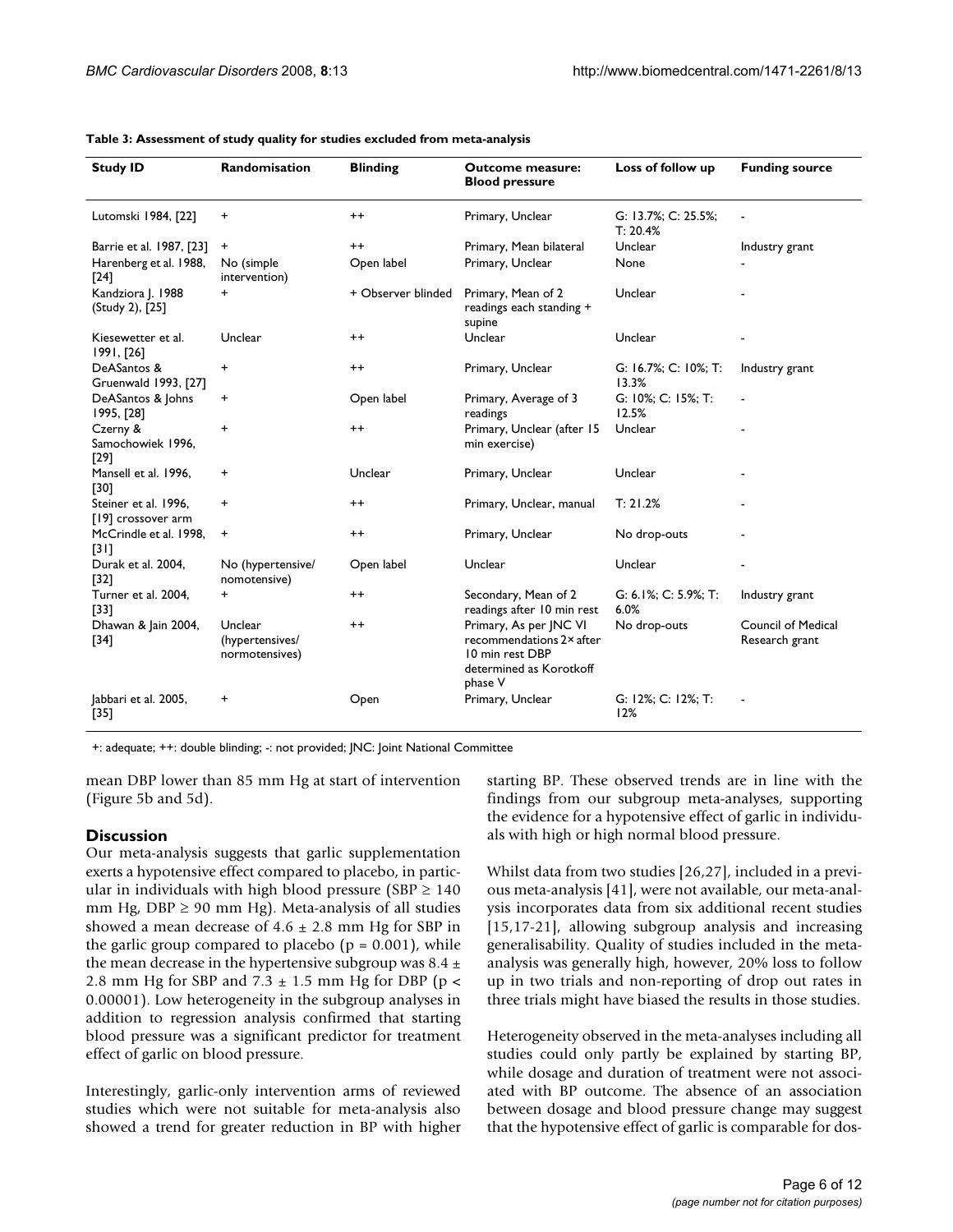#### A) SBP all studies

| Study                                           | N   | Treatment<br>Mean Difference (SD)                                                   | N   | Control<br>Mean Difference (SD) | WMD (random)<br>95% CI                      | Weight<br>℅ | WMD (random)<br>95% CI          |  |  |
|-------------------------------------------------|-----|-------------------------------------------------------------------------------------|-----|---------------------------------|---------------------------------------------|-------------|---------------------------------|--|--|
| Kandziora-s1 1988                               | 20  | $-16.00(7.85)$                                                                      | 20  | $-6.00(5.89)$                   |                                             | 12.70       | $-10.00$ [ $-14.30$ , $-5.70$ ] |  |  |
| Auer 1990                                       | 24  | $-19.00(16.58)$                                                                     | 23  | $-8.00(15.20)$                  |                                             | 6.22        | $-11.00$ [-20.09, -1.91]        |  |  |
| Vorberg 1990                                    | 20  | $-6.00(10.94)$                                                                      | 20  | 3.00(7.63)                      |                                             | 10.12       | $-9.00$ [ $-14.85$ , $-3.15$ ]  |  |  |
| Holzgartner 1992                                | 47  | $-8.00(12.02)$                                                                      | 47  | $-3.40(13.84)$                  |                                             | 11.09       | $-4.60$ [-9.84, 0.64]           |  |  |
| <b>Jain 1993</b>                                | 20  | 1.00(12.55)                                                                         | 22  | $-1.00(9.00)$                   |                                             | 8.94        | $2.00$ [-4.66, 8.66]            |  |  |
| Saradeth 1994                                   | 25  | 2.40(13.23)                                                                         | 27  | $-1.80(11.58)$                  |                                             | 8.78        | $4.20$ [-2.58, 10.98]           |  |  |
| Simons 1995                                     | 28  | $-8.00(10.57)$                                                                      | 28  | $-5.00(10.28)$                  |                                             | 10.73       | $-3.00$ [ $-8.46$ , 2.46]       |  |  |
| Steiner 1996                                    | 41  | $-8.00(11.20)$                                                                      | 41  | $-4.40(9.25)$                   |                                             | 12.45       | $-3.60$ $[-8.05, 0.85]$         |  |  |
| Adler 1997                                      | 12  | $-4.80(10.64)$                                                                      | 11  | 1.30(8.23)                      |                                             | 7.59        | $-6.10$ [ $-13.84$ , 1.64]      |  |  |
| Zhang 2000                                      | 14  | $-3.50(5.94)$                                                                       | 13  | 0.90(7.36)                      |                                             | 11.37       | $-4.40$ [-9.47, 0.67]           |  |  |
| <b>Total (95% CI)</b>                           | 251 |                                                                                     | 252 |                                 |                                             | 100.00      | $-4.56$ [-7.36, -1.77]          |  |  |
|                                                 |     | Test for heterogeneity: Chi <sup>2</sup> = 20.99, df = 9 (P = 0.01), $I^2 = 57.1\%$ |     |                                 |                                             |             |                                 |  |  |
| Test for overall effect: $Z = 3.20$ (P = 0.001) |     |                                                                                     |     |                                 |                                             |             |                                 |  |  |
|                                                 |     |                                                                                     |     | $-20$                           | -5<br>$-10$<br>$-15$                        | 10          |                                 |  |  |
|                                                 |     |                                                                                     |     |                                 | Favours control<br><b>Favours treatment</b> |             |                                 |  |  |

#### B) DBP all studies



#### **Figure 2** Meta-analysis graphs on the effect of garlic on system of garlic blood pressure (A) or diastolic blood pressure (B) or diastolic blood pressure (B) or diastolic blood pressure (B) or diastolic blood pressure (B)

**Meta-analysis graphs on the effect of garlic on systolic blood pressure (A) or diastolic blood pressure (B)**. *Abbreviations: N, number of participants; SD, standard deviation; WMD, weighted mean difference; CI, confidence interval; SBP, systolic blood pressure; DBP, diastolic blood pressure; s1, study 1 [ref 11]*.

ages between 600 and 900 mg per day of Kwai powder. On the other hand, detection of an association between duration of garlic intake and blood pressure change may have been limited because the majority of studies (7 out of 11) took final BP measurements at 12 weeks.

Our findings of the effect of garlic preparations on SBP/ DBP are comparable to the hypotensive effects of commonly-prescribed blood pressure drugs, e.g. beta-blockers of 5 mm Hg for SBP, angiotension converting enzyme inhibitors (ACEI) of 8 mm Hg for SBP [54], and angiotensin II type 1 receptor antagonists of 10.3 mm Hg for DBP [55]. Our findings may have implications at a population level, where a reduction of 4 to 5 mm Hg in SBP and 2 to 3 mm Hg in DBP has been estimated to reduce the risk of cardiovascular morbidity and mortality by 8–20% [56]. While our study focuses on the short-term effects of garlic on blood pressure, larger scale long-term trials are needed to test the effectiveness of garlic on cardiovascular outcomes.

Most studies included in this review used garlic powder dosages of 600–900 mg per day, providing potentially 3.6–5.4 mg of allicin, the active compound in garlic [36]. In comparison, fresh garlic cloves  $(\sim 2 \text{ g})$  each yield 5–9 mg allicin [2]. However, different garlic preparations have variable effectiveness on blood pressure, e.g. minimal allicin compounds are found in aged garlic extract or heat treated garlic, which may limit its hypotensive properties [4,5]. Therefore it is advisable to use standardised garlic preparations in future trials [57,58].

Supplementation with garlic preparations compared to raw garlic provides the advantage of reducing or avoiding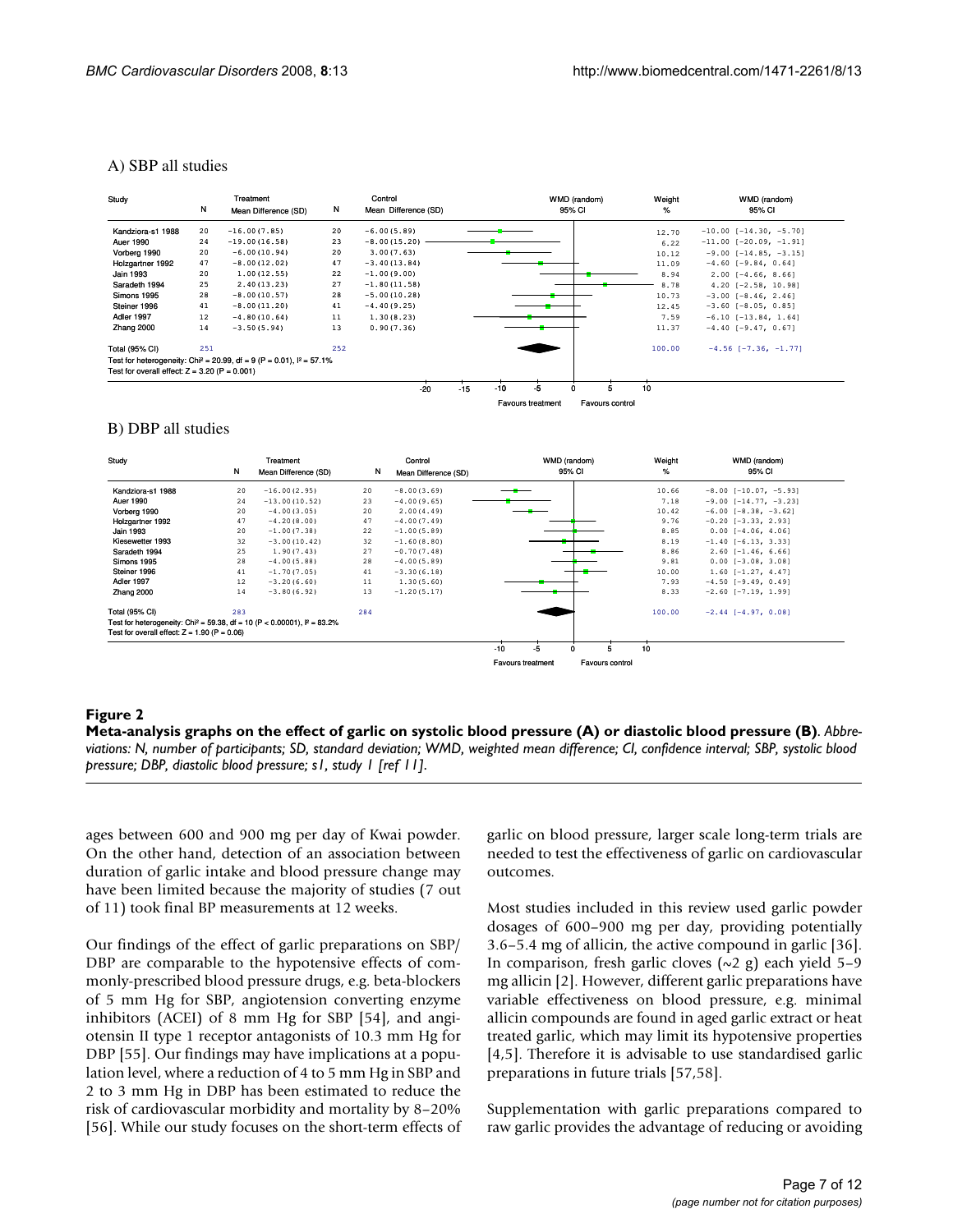# A) SBP hypertensive subgroup

| Study                                                                                                                                                              | N        | Treatment<br>Mean Difference (SD) | N        | Control<br>Mean Difference (SD) |       |       |       | WMD (fixed)<br>95% CI          |   |  |                      | Weight<br>%             | WMD (fixed)<br>95% CI                                 |
|--------------------------------------------------------------------------------------------------------------------------------------------------------------------|----------|-----------------------------------|----------|---------------------------------|-------|-------|-------|--------------------------------|---|--|----------------------|-------------------------|-------------------------------------------------------|
| Kandziora-s1 1988                                                                                                                                                  | 20       | $-16.00(7.85)$                    | 20       | $-6.00(5.89)$                   |       |       |       |                                |   |  |                      | 41.00                   | $-10.00$ $[-14.30, -5.70]$                            |
| <b>Auer 1990</b><br>Vorberg 1990                                                                                                                                   | 24<br>20 | $-19.00(16.58)$<br>$-6.00(10.94)$ | 23<br>20 | $-8.00(15.20)$<br>3.00(7.63)    |       |       |       |                                |   |  |                      | 9.18<br>22.20           | $-11.00$ $[-20.09, -1.91]$<br>$-9.00$ [-14.85, -3.15] |
| Holzgartner 1992                                                                                                                                                   | 47       | $-8.00(12.02)$                    | 47       | $-3.40(13.84)$                  |       |       |       |                                |   |  |                      | 27.62                   | $-4.60$ [-9.84, 0.64]                                 |
| <b>Total (95% CI)</b><br>111<br>Test for heterogeneity: Chi <sup>2</sup> = 2.91, df = 3 (P = 0.41), $P = 0\%$<br>Test for overall effect: $Z = 5.96$ (P < 0.00001) |          | 110                               |          |                                 |       |       |       |                                |   |  | 100.00               | $-8.38$ [-11.13, -5.62] |                                                       |
|                                                                                                                                                                    |          |                                   |          |                                 | $-20$ | $-15$ | $-10$ | -5<br><b>Favours treatment</b> | 0 |  | 5<br>Favours control | 10                      |                                                       |

# B) SBP normotensive subgroup

| Study                                                                                                       | N   | Treatment<br>Mean Difference (SD) | N   | Control<br>Mean Difference (SD) |                          | WMD (fixed)<br>95% CI | Weight<br>% | WMD (fixed)<br>95% CI    |
|-------------------------------------------------------------------------------------------------------------|-----|-----------------------------------|-----|---------------------------------|--------------------------|-----------------------|-------------|--------------------------|
| <b>Jain 1993</b>                                                                                            | 20  | 1.00(12.55)                       | 22  | $-1.00(9.00)$                   |                          |                       | 12.24       | $2.00$ [-4.66, 8.66]     |
| Saradeth 1994                                                                                               | 25  | 2.40(13.23)                       | 27  | $-1.80(11.58)$                  |                          |                       | $-11.82$    | $4.20$ $[-2.58, 10.98]$  |
| Simons 1995                                                                                                 | 28  | $-8.00(10.57)$                    | 28  | $-5.00(10.28)$                  |                          |                       | 18.22       | $-3.00$ $[-8.46, 2.46]$  |
| Steiner 1996                                                                                                | 41  | $-8.00(11.20)$                    | 41  | $-4.40(9.25)$                   |                          |                       | 27.49       | $-3.60$ $[-8.05, 0.85]$  |
| Adler 1997                                                                                                  | 12  | $-4.80(10.64)$                    | 11  | 1.30(8.23)                      |                          |                       | 9.07        | $-6.10$ $[-13.84, 1.64]$ |
| Zhang 2000                                                                                                  | 14  | $-3.50(5.94)$                     | 13  | 0.90(7.36)                      |                          |                       | 21.16       | $-4.40$ [-9.47, 0.67]    |
| <b>Total (95% CI)</b><br>Test for heterogeneity: Chi <sup>2</sup> = 7.11, df = 5 (P = 0.21), $I^2 = 29.6\%$ | 140 |                                   | 142 |                                 |                          |                       | 100.00      | $-2.28$ $[-4.61, 0.05]$  |
| Test for overall effect: $Z = 1.92$ (P = 0.06)                                                              |     |                                   |     |                                 |                          |                       |             |                          |
|                                                                                                             |     |                                   |     | $-15$                           | $-10$<br>-5              |                       | 10          |                          |
|                                                                                                             |     |                                   |     |                                 | <b>Favours treatment</b> | Favours control       |             |                          |

# C) DBP hypertensive subgroup

| Study                                                                           | N  | Treatment<br>Mean Difference (SD) | N  | Control<br>Mean Difference (SD) |                          |    | WMD (fixed)<br>95% CI | Weight<br>% | WMD (fixed)<br>95% CI          |
|---------------------------------------------------------------------------------|----|-----------------------------------|----|---------------------------------|--------------------------|----|-----------------------|-------------|--------------------------------|
| Kandziora-s1 1988                                                               | 20 | $-16.00(2.95)$                    | 20 | $-8.00(3.69)$                   |                          |    |                       | 53.01       | $-8.00$ [ $-10.07$ , $-5.93$ ] |
| <b>Auer 1990</b>                                                                | 24 | $-13.00(10.52)$                   | 23 | $-4.00(9.65)$                   |                          |    |                       | 6.83        | $-9.00$ [ $-14.77$ , $-3.23$ ] |
| Vorberg 1990                                                                    | 20 | $-4.00(3.05)$                     | 20 | 2.00(4.49)                      |                          |    |                       | 40.16       | $-6.00$ $[-8.38, -3.62]$       |
| <b>Total (95% CI)</b>                                                           | 64 |                                   | 63 |                                 |                          |    |                       | 100.00      | $-7.27$ [-8.77, -5.76]         |
| Test for heterogeneity: Chi <sup>2</sup> = 1.92, df = 2 (P = 0.38), $I^2 = 0\%$ |    |                                   |    |                                 |                          |    |                       |             |                                |
| Test for overall effect: $Z = 9.45$ (P < 0.00001)                               |    |                                   |    |                                 |                          |    |                       |             |                                |
|                                                                                 |    |                                   |    | $-15$                           | $-10$                    | -5 |                       | 10          |                                |
|                                                                                 |    |                                   |    |                                 | <b>Favours treatment</b> |    | Favours control       |             |                                |

# D) DBP nomotensive subgroup

| Study                                                                                                                               | N   | Treatment<br>Mean Difference (SD) | N   | Control<br>Mean Difference (SD) |                          |    | WMD (fixed)<br>95% CI  | Weight<br>% | WMD (fixed)<br>95% CI     |
|-------------------------------------------------------------------------------------------------------------------------------------|-----|-----------------------------------|-----|---------------------------------|--------------------------|----|------------------------|-------------|---------------------------|
| Holzgartner 1992                                                                                                                    | 47  | $-4.20(8.00)$                     | 47  | $-4.00(7.49)$                   |                          |    |                        | 17.49       | $-0.20$ [ $-3.33$ , 2.93] |
| <b>Jain 1993</b>                                                                                                                    | 20  | $-1.00(7.38)$                     | 22  | $-1.00(5.89)$                   |                          |    |                        | 10.40       | $0.00$ $[-4.06, 4.06]$    |
| Kiesewetter 1993                                                                                                                    | 32  | $-3.00(10.42)$                    | 32  | $-1.60(8.80)$                   |                          |    |                        | 7.69        | $-1.40$ $[-6.13, 3.33]$   |
| Saradeth 1994                                                                                                                       | 25  | 1.90(7.43)                        | 27  | $-0.70(7.48)$                   |                          |    |                        | 10.44       | $2.60$ [-1.46, 6.66]      |
| Simons 1995                                                                                                                         | 28  | $-4.00(5.88)$                     | 28  | $-4.00(5.89)$                   |                          |    |                        | 18.07       | $0.00$ [-3.08, 3.08]      |
| Steiner 1996                                                                                                                        | 41  | $-1.70(7.05)$                     | 41  | $-3.30(6.18)$                   |                          |    |                        | 20.85       | $1.60$ $[-1.27, 4.47]$    |
| Adler 1997                                                                                                                          | 12  | $-3,20(6,60)$                     | 11  | 1.30(5.60)                      |                          |    |                        | 6.90        | $-4.50$ $[-9.49, 0.49]$   |
| Zhang 2000                                                                                                                          | 14  | $-3.80(6.92)$                     | 13  | $-1.20(5.17)$                   |                          |    |                        | 8.16        | $-2.60$ $[-7.19, 1.99]$   |
| Total (95% CI)                                                                                                                      | 219 |                                   | 221 |                                 |                          |    |                        | 100.00      | $-0.06$ [ $-1.37$ , 1.25] |
| Test for heterogeneity: Chi <sup>2</sup> = 7.48, df = 7 (P = 0.38), $I^2 = 6.4\%$<br>Test for overall effect: $Z = 0.09$ (P = 0.93) |     |                                   |     |                                 |                          |    |                        |             |                           |
|                                                                                                                                     |     |                                   |     |                                 | $-10$                    | -5 |                        | 10          |                           |
|                                                                                                                                     |     |                                   |     |                                 | <b>Favours treatment</b> |    | <b>Favours control</b> |             |                           |

# **Figure 3** Products and the contract of the contract of the contract of the contract of the contract of the contract of the contract of the contract of the contract of the contract of the contract of the contract of the co

**Subgroup meta-analysis on the effect of garlic on systolic blood pressure of hypertensive subjects (**≥**140 mm Hg at start of intervention) (A) or 'normotensive' subjects (<140 mm Hg at start of intervention) (B); on diastolic blood pressure of hypertensive subjects (**≥**90 mm Hg) (C) or normotensive subjects (<90 mm Hg) (D)**. *For abbreviations see Fig 2*.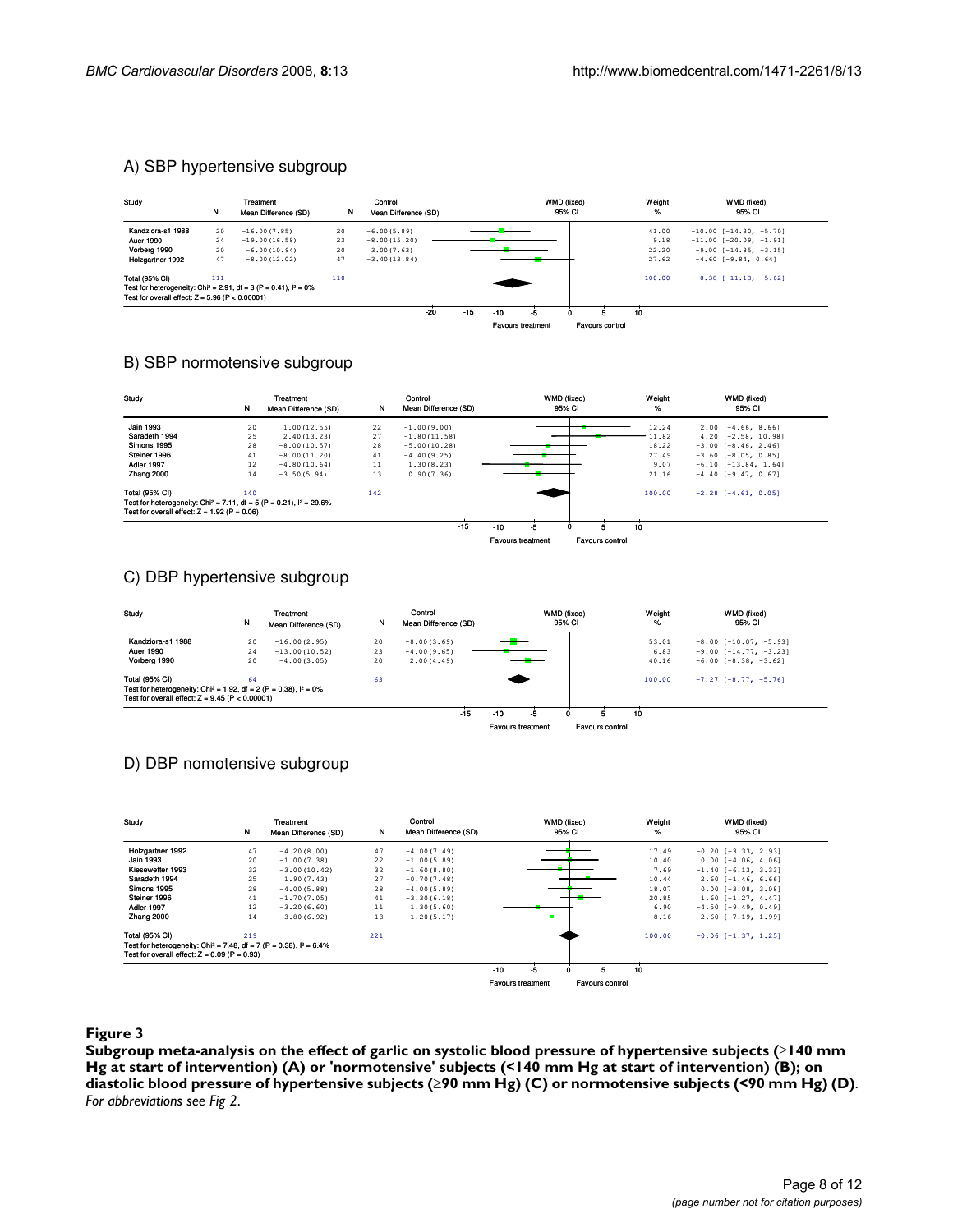A)



# sure (B) **Figure 4** Funnel plots of studies included in meta-analysis on the effect of garlic on systolic blood pressure (A) and diastolic blood pres-

**Funnel plots of studies included in meta-analysis on the effect of garlic on systolic blood pressure (A) and diastolic blood pressure (B)**. The vertical line of Begg's funnel plot represents the pooled mean effect size, the dotted lines the 95% confidence interval, p-values are derived from Egger's test. *Abbreviations: SB, systolic blood pressure; DBP, diastolic blood pressure; SE, standard error; mm Hg, millimetre mercury*.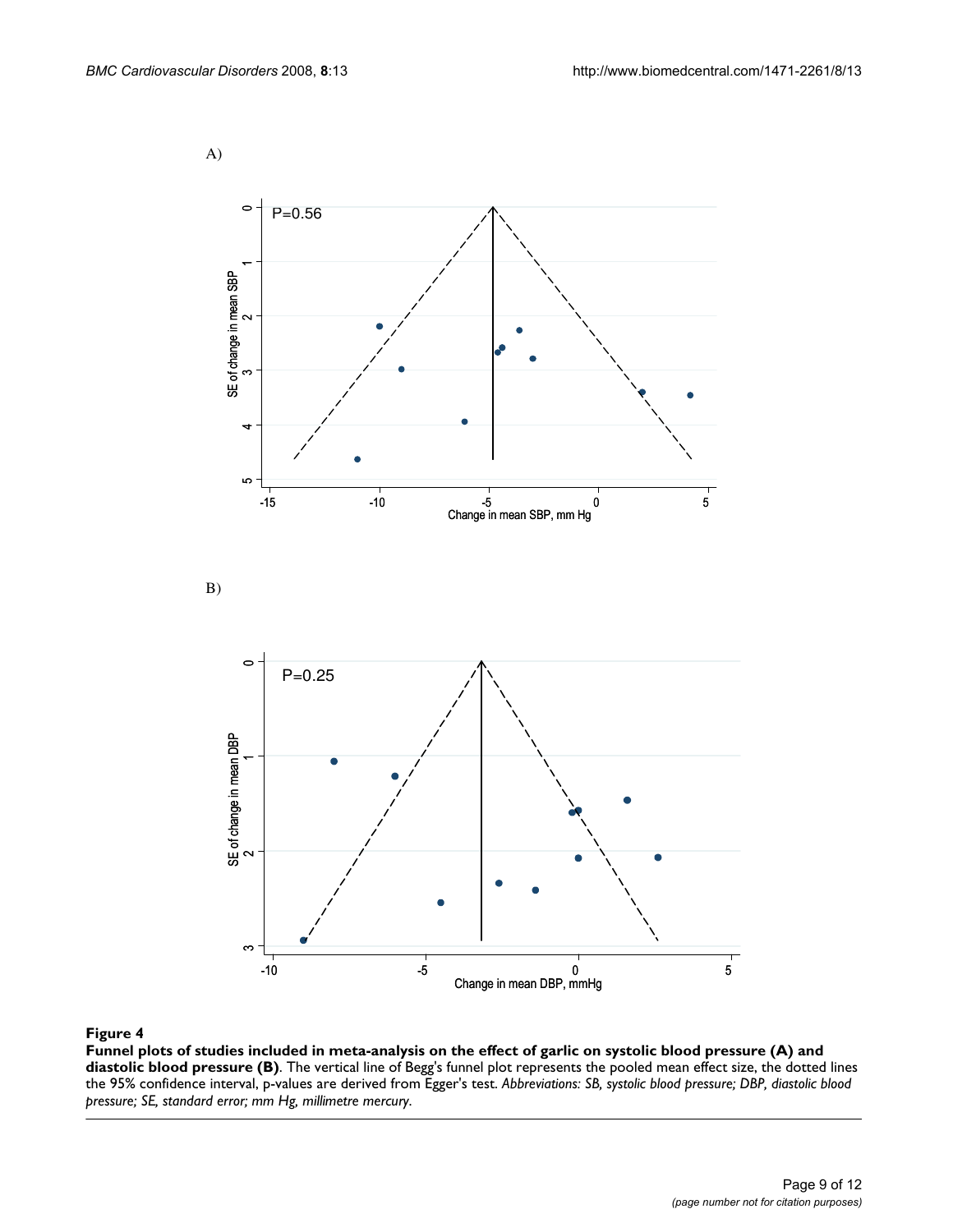

**Figure 5**  $\overline{\phantom{a}}$  and  $\overline{\phantom{a}}$  are 85 mm Hg (D) studies using subjects with SBP≥130 mm Hg at studies using subjects with SBP≥130 mm Hg at start of intervention arm Hg at start of intervention arm Hg at start of in **Mean BP against time for garlic-only intervention arm(s) of studies using subjects with SBP**≥**130 mm Hg at start of intervention (A), SBP < 130 mm Hg (B), DBP**≥**85 mm Hg (C), DBP < 85 mm Hg (D)**. The plot incorporates garlic-only intervention arms of studies included in the systematic review: study arms in meta-analysis are in red/orange and marked with \*, others are in black/grey. Diamonds illustrate trials using garlic powder and circles illustrate other garlic preparations. Studies in legend boxes are sorted by baseline blood pressure. *Abbreviations: K88\_2 = Kandziora 1988 (Study 2) [25], garlic vs drug; K88\_1\*= Kandziora 1988 (Study 1) [11], garlic+drug vs placebo+drug; A90\* = Auer et al. 1990 [12]; DJ95 = De A Santos & Johns 1995 [28]; D04hyp = Durak et al. 2004 [32], hypertensive study arm; DJ04hyp = Dhawan & Jain 2004 [37], hypertensive study arm; VS90\* = Vorberg & Schneider 1990 [13]; H92\*= Holzgartner et al. 1992 [15]; DG93 = De A Santos & Grünwald 1993 [27]; J05swall = Jabbari et al. 2005 [35], swallowing garlic study arm; J05chew = Jabbari et al. 2005 [35], chewing garlic study arm; H88 = Harenberg et al. 1988 [24]; S96para = Steiner et al. 1996 [19], parallel study arm ; DJ04norm = Dhawan & Jain 2004 [34], normotensive study arm; S96cross = Steiner et al. 1996 [19], crossover study arm; J93 = Jain et al. 1993 [16]; S95 = Simons et al.1995 [18]; S94 = Saradeth et al. 1994 [17]; D04norm = Durak et al. 2004 [32], normotensive study arm ; Z00 = Zhang et al. 2000 [21]; Ki91 = Kiesewetter 1991 [26]; T04 = Turner et al. 2004 [33], median BP*.

garlic breath and body odour, and prevents possible destruction of active compounds in the cooking process. Since garlic generally has a high tolerability [36], supplementation with garlic preparations may provide an acceptable alternative or complementary treatment option for hypertension.

Future research investigating a dose-response relationship between standardised garlic preparations and blood pressure would be warranted, as limited data are available [59]. Moreover, future trials could investigate whether garlic has a blood pressure reducing effect in pre-hypertensive subjects (SBP 120–139 mmHg, DBP 80–90 mm Hg),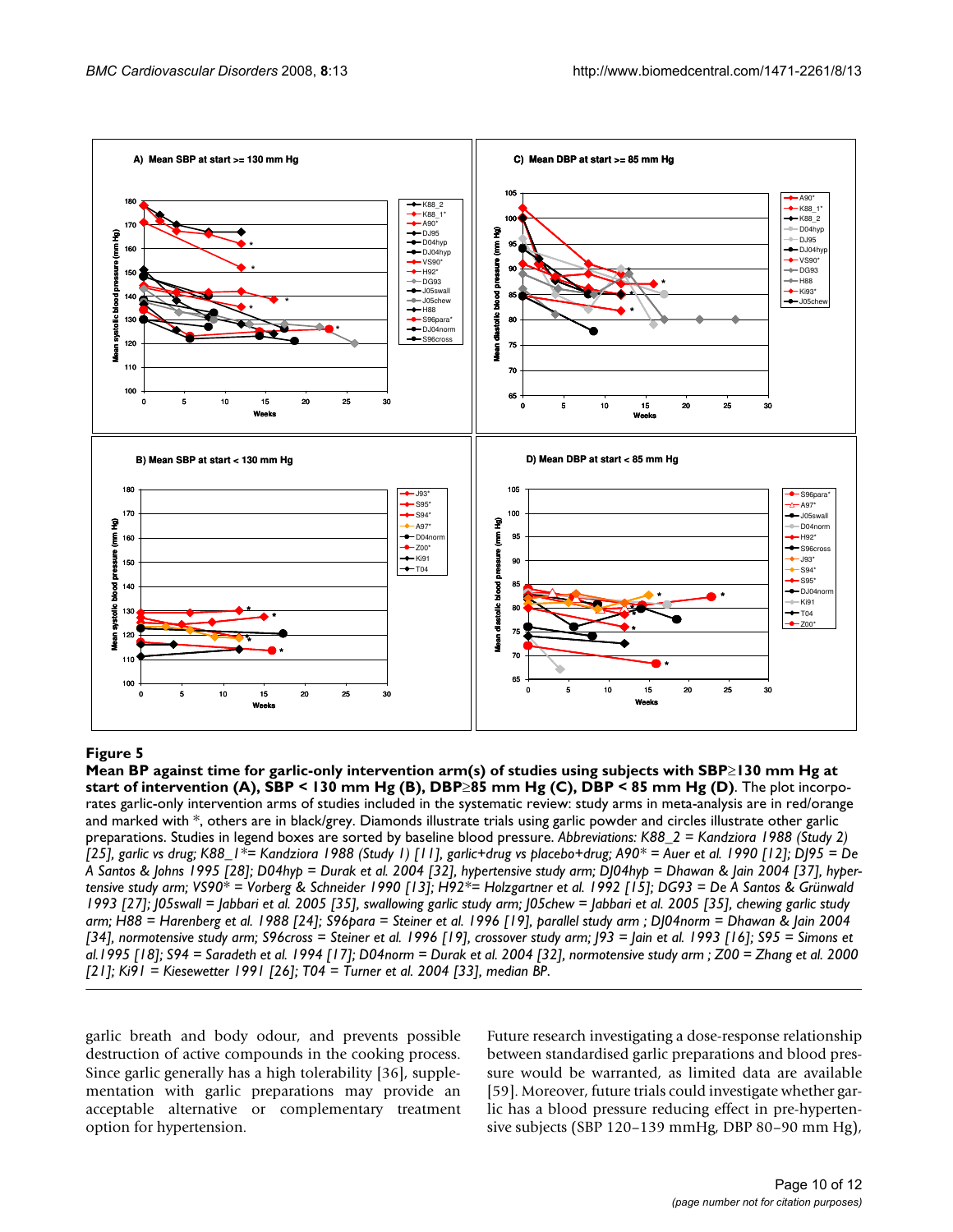which may help to forestall progression to hypertension [1,60].

# **Conclusion**

This systematic review and meta-analysis suggests that garlic preparations are superior to placebo in reducing blood pressure in individuals with hypertension. Future large scale long-term trials are needed to investigate whether standardised garlic preparations could provide a safe alternative or complementary treatment option for hypertension in clinical practice.

# **List of Abbreviations**

BP: blood pressure; CI: confidence interval; DBP: diastolic blood pressure; mg/d: milligram per day; mm Hg: millimetre mercury; RCT: randomised controlled trial; SBP: systolic blood pressure; SD: standard deviation.

# **Competing interests**

The authors declare that they have no competing interests.

# **Authors' contributions**

KR, ORF and NPS conceptualised the study and obtained funding. Data was acquired independently by KR and PF. KR, PF and TS undertook data analysis and interpretation. KR prepared the manuscript with contributions from all co-authors. All authors approved the final version.

# **Additional material**

# **Additional file 1**

*Characteristics of studies excluded from the meta-analysis examining the effect of garlic on blood pressure.*

Click here for file

[\[http://www.biomedcentral.com/content/supplementary/1471-](http://www.biomedcentral.com/content/supplementary/1471-2261-8-13-S1.pdf) 2261-8-13-S1.pdf]

# **Acknowledgements**

We gratefully acknowledge the assistance by the 'Adler A & Holub B' study team who provided unpublished data for inclusion in our meta-analysis. This study was supported by the Royal Australian College of General Practitioners (RACGP) 2006 Vicki Kotsirilos Integrative Medicine Grant, and the Australian Government Primary Health Care Research Evaluation Development (PHCRED) Program.

#### **References**

- 1. Chobanian AV, Bakris GL, Black HR, Cushman WC, Green LA, Izzo JL Jr, Jones DW, Materson BJ, Oparil S, Wright JT Jr, *et al.*: **[The Sev](http://www.ncbi.nlm.nih.gov/entrez/query.fcgi?cmd=Retrieve&db=PubMed&dopt=Abstract&list_uids=12748199)enth Report of the Joint National Committee on Prevention, [Detection, Evaluation, and Treatment of High Blood Pres](http://www.ncbi.nlm.nih.gov/entrez/query.fcgi?cmd=Retrieve&db=PubMed&dopt=Abstract&list_uids=12748199)[sure: the JNC 7 report.](http://www.ncbi.nlm.nih.gov/entrez/query.fcgi?cmd=Retrieve&db=PubMed&dopt=Abstract&list_uids=12748199)** *Jama* 2003, **289(19):**2560-2572.
- 2. Lawson L: **Garlic: a review of its medicinal effects and indicated active compounds.** In *Phytomedicines of Europe: Chemistry and Biological Activity* Edited by: Lawson L, Bauer R. Washington, D. C: American Chemical Society; 1998:177-209.
- 3. Benavides GA, Squadrito GL, Mills RW, Patel HD, Isbell TS, Patel RP, Darley-Usmar VM, Doeller JE, Kraus DW: **[Hydrogen sulfide medi-](http://www.ncbi.nlm.nih.gov/entrez/query.fcgi?cmd=Retrieve&db=PubMed&dopt=Abstract&list_uids=17951430)**

**[ates the vasoactivity of garlic.](http://www.ncbi.nlm.nih.gov/entrez/query.fcgi?cmd=Retrieve&db=PubMed&dopt=Abstract&list_uids=17951430)** *Proc Natl Acad Sci USA* 2007, **104(46):**17977-17982.

- 4. Banerjee SK, Mukherjee PK, Maulik SK: **[Garlic as an antioxidant:](http://www.ncbi.nlm.nih.gov/entrez/query.fcgi?cmd=Retrieve&db=PubMed&dopt=Abstract&list_uids=12601669) [the good, the bad and the ugly.](http://www.ncbi.nlm.nih.gov/entrez/query.fcgi?cmd=Retrieve&db=PubMed&dopt=Abstract&list_uids=12601669)** *Phytother Res* 2003, **17(2):**97-106.
- 5. Higdon J, Lawson L: **Garlic and Organosulfur Compounds. Micronutrient Information Center. Linus Pauling Institute, Oregon State University.** 2005 [\[http://lpi.oregonstate.edu/info](http://lpi.oregonstate.edu/infocenter/phytochemicals/garlic/#table1) [center/phytochemicals/garlic/#table1\]](http://lpi.oregonstate.edu/infocenter/phytochemicals/garlic/#table1). accessed 24 March 08
- 6. Al-Qattan KK, Khan I, Alnaqeeb MA, Ali M: **[Mechanism of garlic](http://www.ncbi.nlm.nih.gov/entrez/query.fcgi?cmd=Retrieve&db=PubMed&dopt=Abstract&list_uids=12907130) (Allium sativum) induced reduction of hypertension in 2K-[1C rats: a possible mediation of Na/H exchanger isoform-1.](http://www.ncbi.nlm.nih.gov/entrez/query.fcgi?cmd=Retrieve&db=PubMed&dopt=Abstract&list_uids=12907130)** *Prostaglandins Leukot Essent Fatty Acids* 2003, **69(4):**217-222.
- 7. Al-Qattan KK, Thomson M, Al-Mutawa'a S, Al-Hajeri D, Drobiova H, Ali M: **[Nitric oxide mediates the blood-pressure lowering](http://www.ncbi.nlm.nih.gov/entrez/query.fcgi?cmd=Retrieve&db=PubMed&dopt=Abstract&list_uids=16484561) [effect of garlic in the rat two-kidney, one-clip model of](http://www.ncbi.nlm.nih.gov/entrez/query.fcgi?cmd=Retrieve&db=PubMed&dopt=Abstract&list_uids=16484561) [hypertension.](http://www.ncbi.nlm.nih.gov/entrez/query.fcgi?cmd=Retrieve&db=PubMed&dopt=Abstract&list_uids=16484561)** *J Nutr* 2006, **136(3 Suppl):**774S-776S.
- 8. Kaye AD, De Witt BJ, Anwar M, Smith DE, Feng CJ, Kadowitz PJ, Nossaman BD: **[Analysis of responses of garlic derivatives in the](http://www.ncbi.nlm.nih.gov/entrez/query.fcgi?cmd=Retrieve&db=PubMed&dopt=Abstract&list_uids=10904071) [pulmonary vascular bed of the rat.](http://www.ncbi.nlm.nih.gov/entrez/query.fcgi?cmd=Retrieve&db=PubMed&dopt=Abstract&list_uids=10904071)** *J Appl Physiol* 2000, **89(1):**353-358.
- 9. Mohamadi A, Jarrell ST, Shi SJ, Andrawis NS, Myers A, Clouatre D, Preuss HG: **[Effects of wild versus cultivated garlic on blood](http://www.ncbi.nlm.nih.gov/entrez/query.fcgi?cmd=Retrieve&db=PubMed&dopt=Abstract&list_uids=11728237) [pressure and other parameters in hypertensive rats.](http://www.ncbi.nlm.nih.gov/entrez/query.fcgi?cmd=Retrieve&db=PubMed&dopt=Abstract&list_uids=11728237)** *Heart Dis* 2000, **2(1):**3-9.
- 10. Sharifi AM, Darabi R, Akbarloo N: **[Investigation of antihyperten](http://www.ncbi.nlm.nih.gov/entrez/query.fcgi?cmd=Retrieve&db=PubMed&dopt=Abstract&list_uids=12738090)[sive mechanism of garlic in 2K1C hypertensive rat.](http://www.ncbi.nlm.nih.gov/entrez/query.fcgi?cmd=Retrieve&db=PubMed&dopt=Abstract&list_uids=12738090)** *J Ethnopharmacol* 2003, **86(2–3):**219-224.
- 11. Kandziora J: **Blutdruck- und lipidsenkende Wirkung eines Knoblauch-Präparates in Kombination mit einem Diuretikum (Study 1).** *Aerztliche Forschung* 1988, **35(3):**3-8.
- 12. Auer W, Eiber A, Hertkorn E, Hoehfeld E, Koehrle U, Lorenz A, Mader F, Merx W, Otto G, Schmid-Otto B, *et al.*: **[Hypertension and](http://www.ncbi.nlm.nih.gov/entrez/query.fcgi?cmd=Retrieve&db=PubMed&dopt=Abstract&list_uids=2083170) [hyperlipidaemia: garlic helps in mild cases.](http://www.ncbi.nlm.nih.gov/entrez/query.fcgi?cmd=Retrieve&db=PubMed&dopt=Abstract&list_uids=2083170)** *Br J Clin Pract Suppl* 1990, **69:**3-6.
- 13. Vorberg G, Schneider B: **[Therapy with garlic: results of a pla](http://www.ncbi.nlm.nih.gov/entrez/query.fcgi?cmd=Retrieve&db=PubMed&dopt=Abstract&list_uids=2083173)[cebo-controlled, double-blind study.](http://www.ncbi.nlm.nih.gov/entrez/query.fcgi?cmd=Retrieve&db=PubMed&dopt=Abstract&list_uids=2083173)** *Br J Clin Pract Suppl* 1990, **69:**7-11.
- 14. Holzgartner H, Schmidt U, Kuhn U: **[Comparison of the efficacy](http://www.ncbi.nlm.nih.gov/entrez/query.fcgi?cmd=Retrieve&db=PubMed&dopt=Abstract&list_uids=1288512) [and tolerance of a garlic preparation vs. bezafibrate.](http://www.ncbi.nlm.nih.gov/entrez/query.fcgi?cmd=Retrieve&db=PubMed&dopt=Abstract&list_uids=1288512)** *Arzneimittelforschung* 1992, **42:**1473-1477.
- Kiesewetter H, Jung F, Jung EM, Blume J, Mrowietz C, Birk A, Koscielny J, Wenzel E: **[Effects of garlic coated tablets in periph](http://www.ncbi.nlm.nih.gov/entrez/query.fcgi?cmd=Retrieve&db=PubMed&dopt=Abstract&list_uids=8508009)[eral arterial occlusive disease.](http://www.ncbi.nlm.nih.gov/entrez/query.fcgi?cmd=Retrieve&db=PubMed&dopt=Abstract&list_uids=8508009)** *Clin Investig* 1993, **71(5):**383-386.
- 16. Jain AK, Vargas R, Gotzkowsky S, McMahon FG: **[Can garlic reduce](http://www.ncbi.nlm.nih.gov/entrez/query.fcgi?cmd=Retrieve&db=PubMed&dopt=Abstract&list_uids=8506890) [levels of serum lipids? A controlled clinical study.](http://www.ncbi.nlm.nih.gov/entrez/query.fcgi?cmd=Retrieve&db=PubMed&dopt=Abstract&list_uids=8506890)** *Am J Med* 1993, **94(6):**632-635.
- 17. Saradeth T, Seidl S, Resch K, Ernst E: **Does garlic alter the lipid pattern in normal volunteers?** *Phytomedicine* 1994, **1:**183-185.
- 18. Simons LA, Balasubramaniam S, von Konigsmark M, Parfitt A, Simons J, Peters W: **[On the effect of garlic on plasma lipids and lipo](http://www.ncbi.nlm.nih.gov/entrez/query.fcgi?cmd=Retrieve&db=PubMed&dopt=Abstract&list_uids=7605361)[proteins in mild hypercholesterolaemia.](http://www.ncbi.nlm.nih.gov/entrez/query.fcgi?cmd=Retrieve&db=PubMed&dopt=Abstract&list_uids=7605361)** *Atherosclerosis* 1995, **113(2):**219-225.
- 19. Steiner M, Khan AH, Holbert D, Lin RI: **[A double-blind crossover](http://www.ncbi.nlm.nih.gov/entrez/query.fcgi?cmd=Retrieve&db=PubMed&dopt=Abstract&list_uids=8942410) [study in moderately hypercholesterolemic men that com](http://www.ncbi.nlm.nih.gov/entrez/query.fcgi?cmd=Retrieve&db=PubMed&dopt=Abstract&list_uids=8942410)pared the effect of aged garlic extract and placebo adminis[tration on blood lipids.](http://www.ncbi.nlm.nih.gov/entrez/query.fcgi?cmd=Retrieve&db=PubMed&dopt=Abstract&list_uids=8942410)** *Am J Clin Nutr* 1996, **64(6):**866-870.
- 20. Adler A, Holub B: **[Effect of garlic and fish-oil supplementation](http://www.ncbi.nlm.nih.gov/entrez/query.fcgi?cmd=Retrieve&db=PubMed&dopt=Abstract&list_uids=9022529) [on serum lipid and lipoprotein concentrations in hypercho](http://www.ncbi.nlm.nih.gov/entrez/query.fcgi?cmd=Retrieve&db=PubMed&dopt=Abstract&list_uids=9022529)[lesterolemic men.](http://www.ncbi.nlm.nih.gov/entrez/query.fcgi?cmd=Retrieve&db=PubMed&dopt=Abstract&list_uids=9022529)** *Am J Clin Nutr* 1997, **65(445–450):**.
- 21. Zhang XH, Lowe D, Giles P, Fell S, Board AR, Baughan JA, Connock MJ, Maslin DJ: **[A randomized trial of the effects of garlic oil](http://www.ncbi.nlm.nih.gov/entrez/query.fcgi?cmd=Retrieve&db=PubMed&dopt=Abstract&list_uids=11229829) [upon coronary heart disease risk factors in trained male run](http://www.ncbi.nlm.nih.gov/entrez/query.fcgi?cmd=Retrieve&db=PubMed&dopt=Abstract&list_uids=11229829)[ners.](http://www.ncbi.nlm.nih.gov/entrez/query.fcgi?cmd=Retrieve&db=PubMed&dopt=Abstract&list_uids=11229829)** *Blood Coagul Fibrinolysis* 2001, **12:**67-74.
- 22. Lutomski J: **Klinische Untersuchungen zur therapeutischen Wirksamkeit von Ilha Rogoff Knoblauchpillen mit Rutin.** *Z Phytother* 1984, **5:**938-942.
- 23. Barrie S, Wright J, JE P: **Effects of garlic oil on platelet aggregation, serum lipids and blood pressure in humans.** *J Orthomolecular Med* 1987, **2:**15-21.
- 24. Harenberg J, Giese C, Zimmermann R: **[Effect of dried garlic on](http://www.ncbi.nlm.nih.gov/entrez/query.fcgi?cmd=Retrieve&db=PubMed&dopt=Abstract&list_uids=3240334) blood coagulation, fibrinolysis, platelet aggregation and [serum cholesterol levels in patients with hyperlipoproteine](http://www.ncbi.nlm.nih.gov/entrez/query.fcgi?cmd=Retrieve&db=PubMed&dopt=Abstract&list_uids=3240334)[mia.](http://www.ncbi.nlm.nih.gov/entrez/query.fcgi?cmd=Retrieve&db=PubMed&dopt=Abstract&list_uids=3240334)** *Atherosclerosis* 1988, **74(3):**247-249.
- Kandziora |: Antihypertensive Wirksamkeit und Verträgli**chkeit eines Knoblauch-Präparates (Study 2).** *Aerztliche Forschung* 1988, **35(1):**1-8.